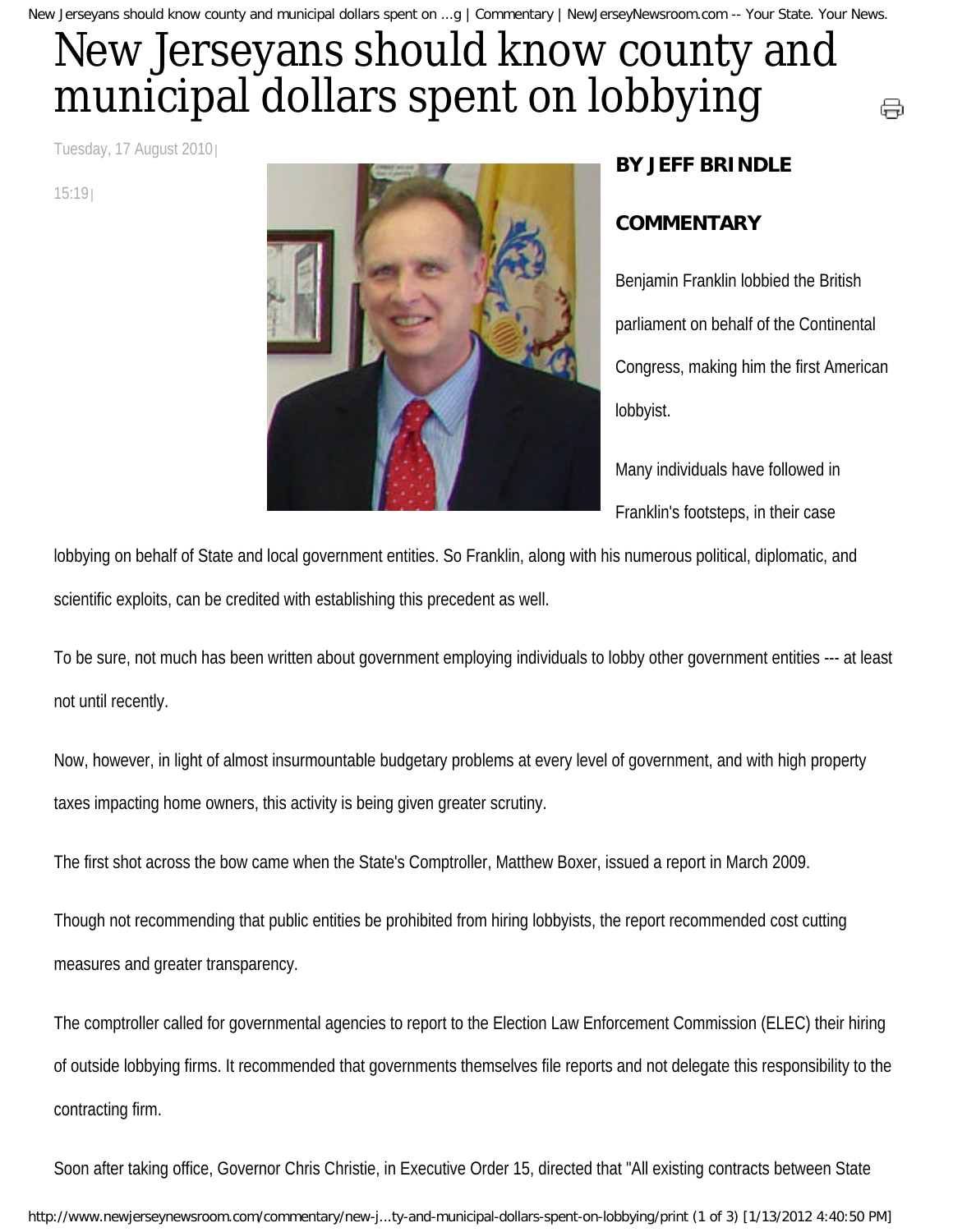Authorities and lobbyists or legislative agents shall be terminated as soon as is legally permissible."

The Order required State Authorities to identify all lobbyist contracts and to not "enter into . . . any contract . . . unless expressly authorized . . . by the Governor's Office."

The existence of contracts between governmental entities and professional lobbyists has generally flown under the radar screen throughout the years and been little publicized.

But with the economic climate being what it is, and budgets stretched to the limit, greater attention is being paid to this activity.

Herb Jackson, Record reporter, wrote that lobbyists were paid \$1.3 million by municipalities and public colleges during the first six months of this year to lobby Washington.

He pointed out that local governments employed a well known lobbying firm to lobby on grants and noted that the Passaic Valley Sewerage Authority spent \$1.1 million on federal lobbying over the past decade.

The New Jersey Association of Counties has also found itself in the news recently. As reported by the Herald News, the Association received over \$200,000 in annual dues this year from county governments. The Association lobbies on behalf of county governments but is not required to disclose its activities.

The Star-Ledger reported earlier this year that at least 52 public bodies paid \$2.1 million to lobby state officials in 2009. The analysis was based on annual disclosures by lobbyists to ELEC that, under current law, are strictly voluntary.

Legislators from both parties already are moving to close this loophole. A bipartisan bill cosponsored by Senators Loretta Weinberg (D-Bergen) and Tom Goodwin (R-Mercer) would require lobbyists to file annual and quarterly reports with ELEC if they represent any government agency or political subdivision in the State of New Jersey.

Under New Jersey's lobbying law, registered lobbyists report their lobbying activity to ELEC on a quarterly basis. In addition, annual financial reports are disclosed to ELEC each February.

But the information contained in these reports pertains to lobbying State government only. Attempts to influence the